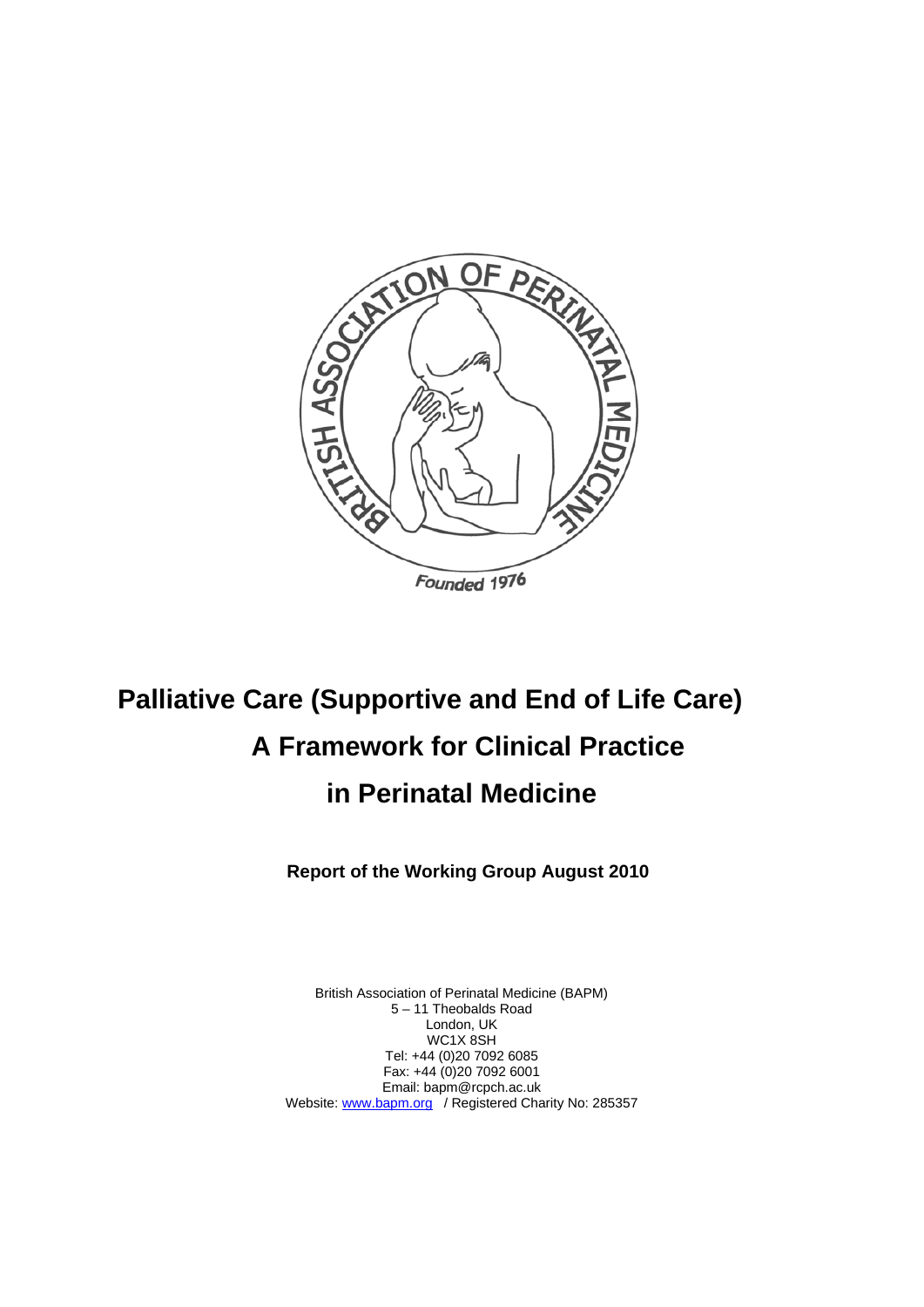# **The British Association of Perinatal Medicine**

Wishes to thank the following for their contribution in producing this document:

**Mr Andy Cole**  Bliss, London

**Dr Finella Craig**  Great Ormond St Hospital, London

**Ms Clare Daly**  Great Ormond St Hospital, London

**Dr Sharon English**  Leeds General Infirmary, Leeds

**Ms Sally George**  Antenatal Results & Choices (ARC), London

> **Dr Bryan Gill**  Leeds General Infirmary, Leeds

**Ms Lindis Harris**  Maidstone Hospital, Maidstone

**Dr Anthony Kaiser**  St Thomas' Hospital, London

**Dr Christoph Lees**  Addenbrooke's Hospital, Cambridge

**Ms Alexandra Mancini**  Chelsea & Westminster Healthcare Trust, London

> **Dr Mike Miller**  Martin House Hospice, Boston Spa

**Dr Edile Murdoch (Chair)**  Addenbrooke's Hospital, Cambridge

> **Mrs Judith Schott**  Sands, London

**Dr Norman Smith**  Aberdeen Maternity Hospital, Aberdeen

**Dr Helen Statham**  University of Cambridge, Cambridge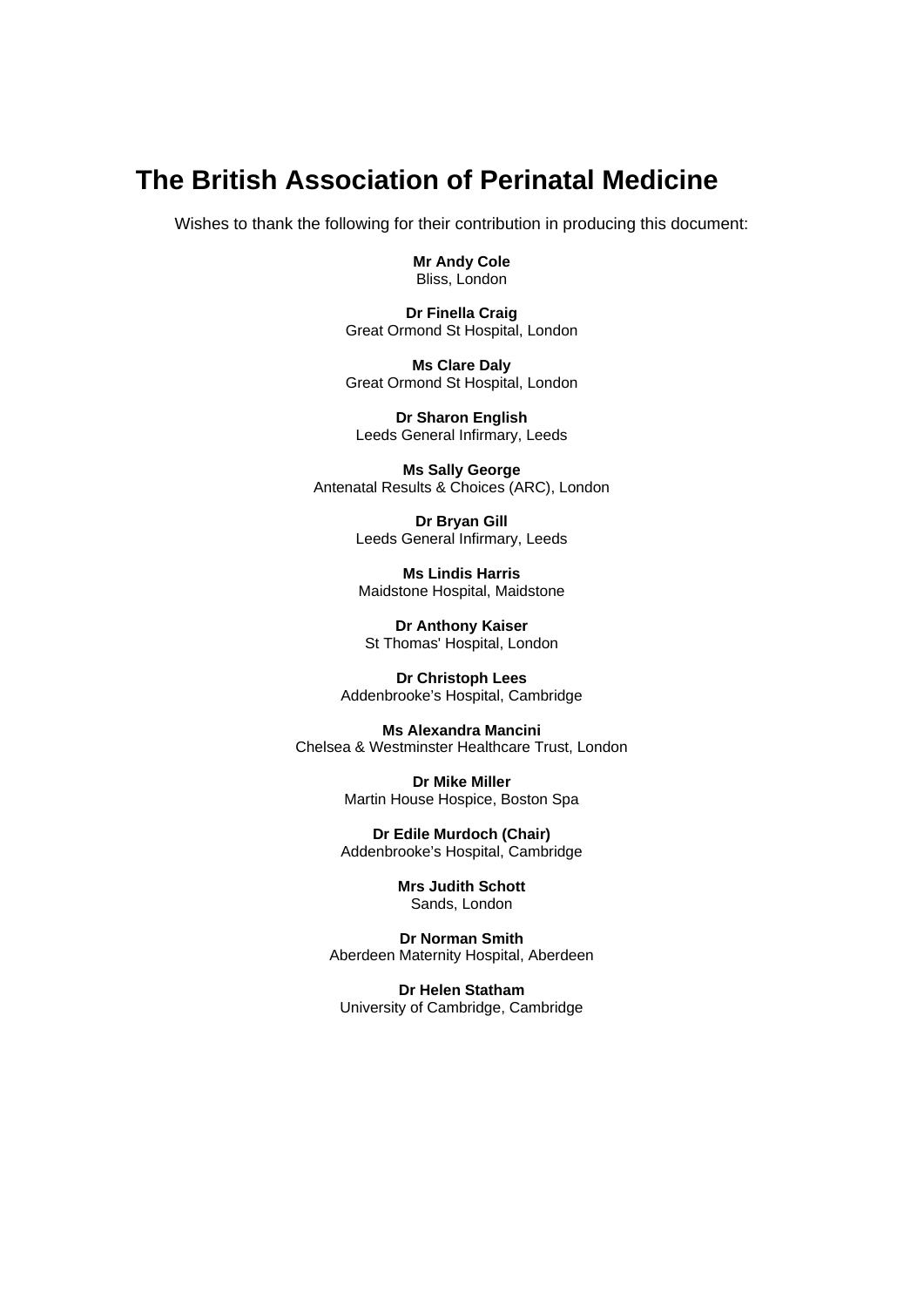# **Palliative care (supportive and end-of-life care) A Framework for Clinical Practice in Perinatal Medicine**

# **Supplement report of the working group**

#### **Summary: key components of the framework.**

Decisions about perinatal end of life care planning should be based on the best possible information on the diagnosis and prognosis of the underlying condition.

Palliative care should only be considered if the fetus or baby has a candidate condition.

If a woman decides to continue her pregnancy knowing that her baby has a condition that will cause significant disability but is non lethal, the baby is not necessarily eligible for palliative care.

Joint decision making with parents, open communication and clear documentation are essential for good decision making and the delivery of the care plan.

An individualised integrated care plan should be drawn up after multidisciplinary discussions between clinical specialists, the parents and the team that will provide palliative care. Antenatal and postnatal care of the mother need to be included in the care plan.

The care plan should cover all foreseeable outcomes. It should be flexible enough to allow for changes in the condition of the mother or the baby and in the parents' views and wishes.

#### **Introduction**

Advances in antenatal diagnosis of fetal abnormalities, obstetric care, neonatal care and care at the margins of viability have all increased need for decision making about end-oflife care for the fetus and neonate**.** These decisions present clinicians and parents with new and difficult challenges.

#### **1. Background**

Antenatal diagnoses of lethal abnormalities and of conditions which are associated with a significant risk of death are being confirmed earlier in pregnancy. A plan for palliative care may be needed at any stage in pregnancy, especially when the diagnosis is made at or beyond 20-22 weeks gestation. Palliative care may also be needed in the early perinatal period, for example because of extreme prematurity, or the diagnosis of a condition with a very poor long-term prognosis.

Recent guidance from the Nuffield Council of Biothetics (Nuffield 2006) and the British Association of Perinatal Medicine working group on the clinical care of extremely preterm infants supports the decisions of clinical staff and parents not to resuscitate or institute intensive care when this would not be in the baby's best interests. The Department of Health is developing guidance on end-of-life care for adults but not yet for the fetus, neonate, or infant.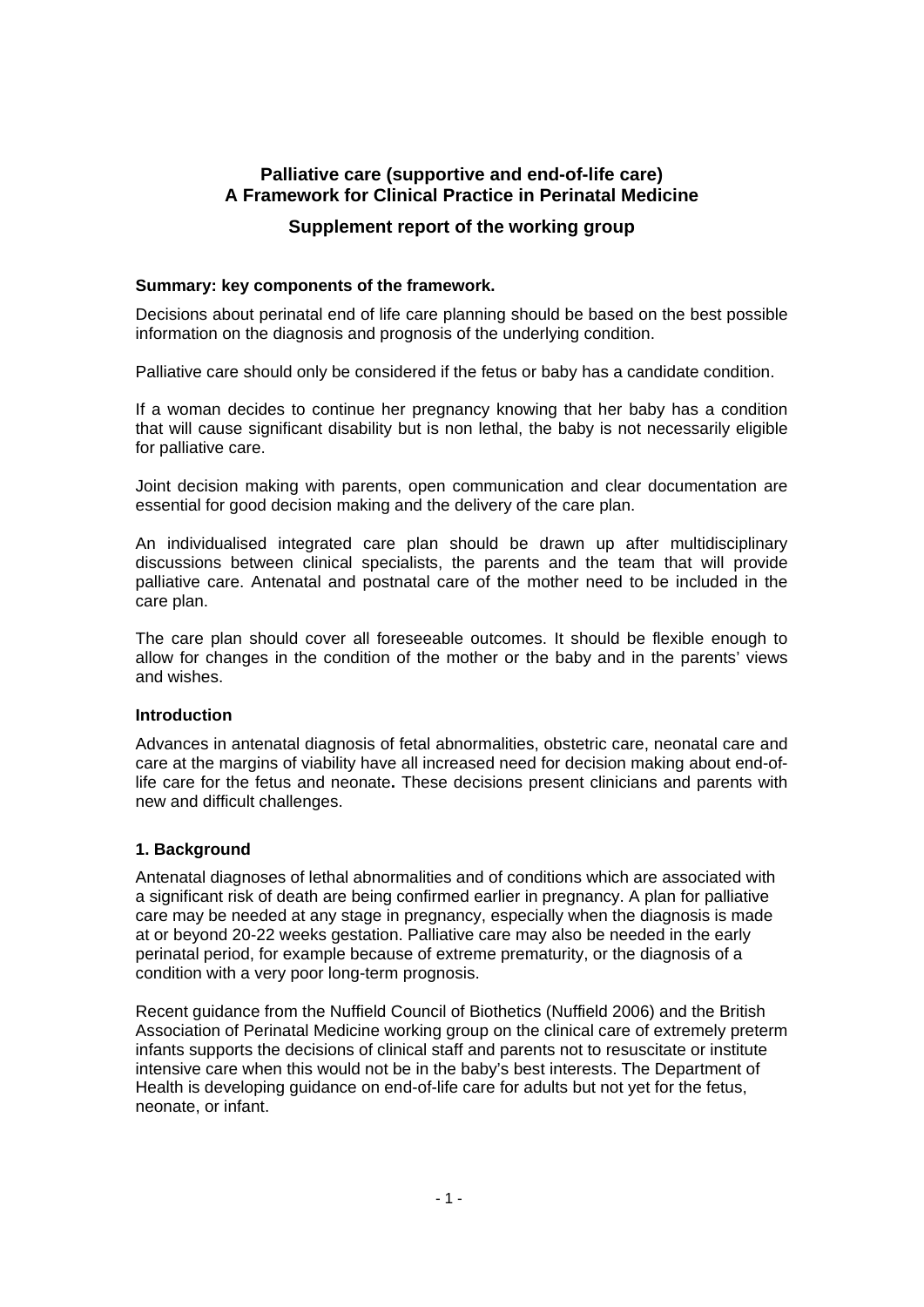**The aim of this document** is to provide guidance for clinical staff on clinical decision making and on developing integrated care pathways for perinatal palliative care. It highlights key practice points to help clinical staff to develop consistent high quality care and help develop uniform standards of care wherever families are cared for. It should be used in conjunction with other guidance in particular the ACT Neonatal Pathway 2009.

# **2. Definition**

Perinatal palliative care is defined here as the planning and provision of supportive care during life and end-of-life care for a fetus, newborn infant or infant and their family in the management of an appropriate candidate condition.

# **3. Candidate conditions for perinatal palliative care**

These can be considered in five broad Categories.

*Category 1.* An antenatal or postnatal diagnosis of a condition which is not compatible with long term survival, e.g. bilateral renal agenesis or anencephaly.

*Category 2*. An antenatal or postnatal diagnosis of a condition which carries a high risk of significant morbidity or death, e.g. severe bilateral hydronephrosis and impaired renal function.

*Category 3*. Babies born at the margins of viability, where intensive care has been deemed inappropriate.

*Category 4.* Postnatal clinical conditions with a high risk of severe impairment of quality of life and when the baby is receiving life support or may at some point require life support, e.g. severe hypoxic ischemic encephalopathy.

*Category 5.* Postnatal conditions which result in the baby experiencing "unbearable suffering" in the course of their illness or treatment, e.g. severe necrotizing enterocolitis, where palliative care is in the baby's best interests.

#### **4. Criteria for establishing a candidate condition**

#### *Criteria for Categories 1 and 2*

Palliative care should only be considered when the diagnosis of an abnormality has been confirmed. Karytopypic abnormalities and single gene defects may be diagnosed by CVS, amniocentesis or cordocentesis in the antenatal period. Structural abnormalities are usually picked up at routine ultrasound screening. Antenatal diagnosis of a structural abnormality should be confirmed by a fetal medicine consultant. In many cases, other investigations such as MRI or 3D or 4D ultrasound should be used to confirm the diagnosis or provide further information. Cardiac anomalies should be assessed by a perinatal cardiologist using fetal specialist echocardiography.

These investigations should be followed by a multidisciplinary team (MDT) discussion to agree the diagnosis and prognosis and to consider any implications for maternal health. This is not essential in fetal conditions for which there are simple definitive diagnostic tests and an agreed prognosis, e.g. anencephaly, however it *is* essential in the case of many *structural* abnormalities. Communication aids such as video conferencing and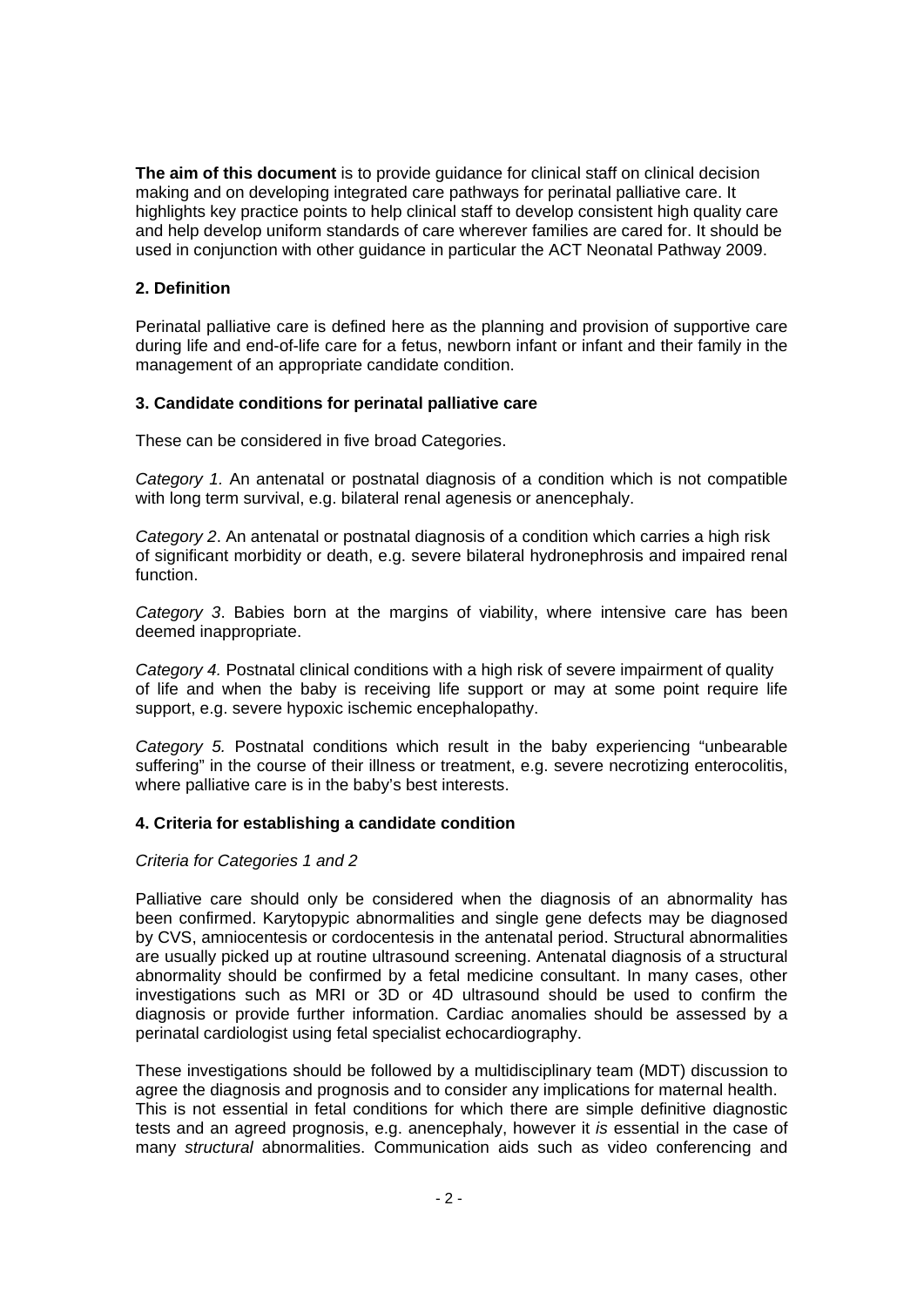video telemetry in real time should be considered when the specialist unit and the referring unit are in different localities**.** The diagnosis and prognosis is then explained and discussed with the family.

If either the parents or members of staff are still uncertain about the diagnosis or prognosis, a second opinion, either internal or external, should be sought. This should be arranged by the department, although some parents may want to choose another tertiary centre and this should be facilitated.

#### **Deciding on either palliative care or termination of pregnancy**

In Categories 1 and 2, both the option of continuing the pregnancy with palliative care and the option of terminating the pregnancy should be discussed with the parents. These discussions are usually held with the fetal medicine team.

Palliative care is not an option if an abnormality which does not fulfill Criteria 1 or 2 is diagnosed during pregnancy. Knowing that the baby will live but with significant impairment, the mother can choose to terminate or to continue her pregnancy.

When an abnormality is diagnosed antenatally but it is not clear that it fulfils the criteria for Category 2, the mother should be told that decisions about the baby's care can only be taken after the birth. As active rather than palliative care could be appropriate, a mother who is certain that she cannot cope with a disabled child may wish to have a termination.

It is important to note that not all pregnancies which fulfil the criteria for late termination of pregnancy under section E of the Abortion Act, would be suitable for palliative care. For example, most fetal medicine specialists would regard severe ventriculomegaly (with a posterior horn diameter of >15mm) as grounds for termination of pregnancy at 24 weeks or beyond. However, this condition would not automatically be grounds for instituting perinatal palliative care unless the infant's condition also fulfilled the criteria for Categories 4 or 5 above.

#### *Criteria for Category 3*

The British Association of Perinatal Medicine guidance document '*The Management of Babies Born Extremely Preterm at Less Than 26 Weeks of Gestation'* outlines situations at the margins of viability when withholding or withdrawing active resuscitation is an appropriate option.

#### *Criteria for Category 4*

It is important that the diagnosis and prognosis of a condition in Category 4 are as accurate as possible. In order to achieve this, it may be helpful to have an appropriate second opinion or investigations such as MRI, other imaging, and genetic testing. If these are not available locally, transfer to an appropriate centre should be considered.

#### The prognosis for the baby should be agreed by at least two

paediatricians/neonatologists. These may be internal or external second opinions, depending on the unit's referral pathways. An MDT meeting should be considered if there is uncertainty about the prognosis, or if further opinions from other disciplines (e.g. paediatric neurology) are required.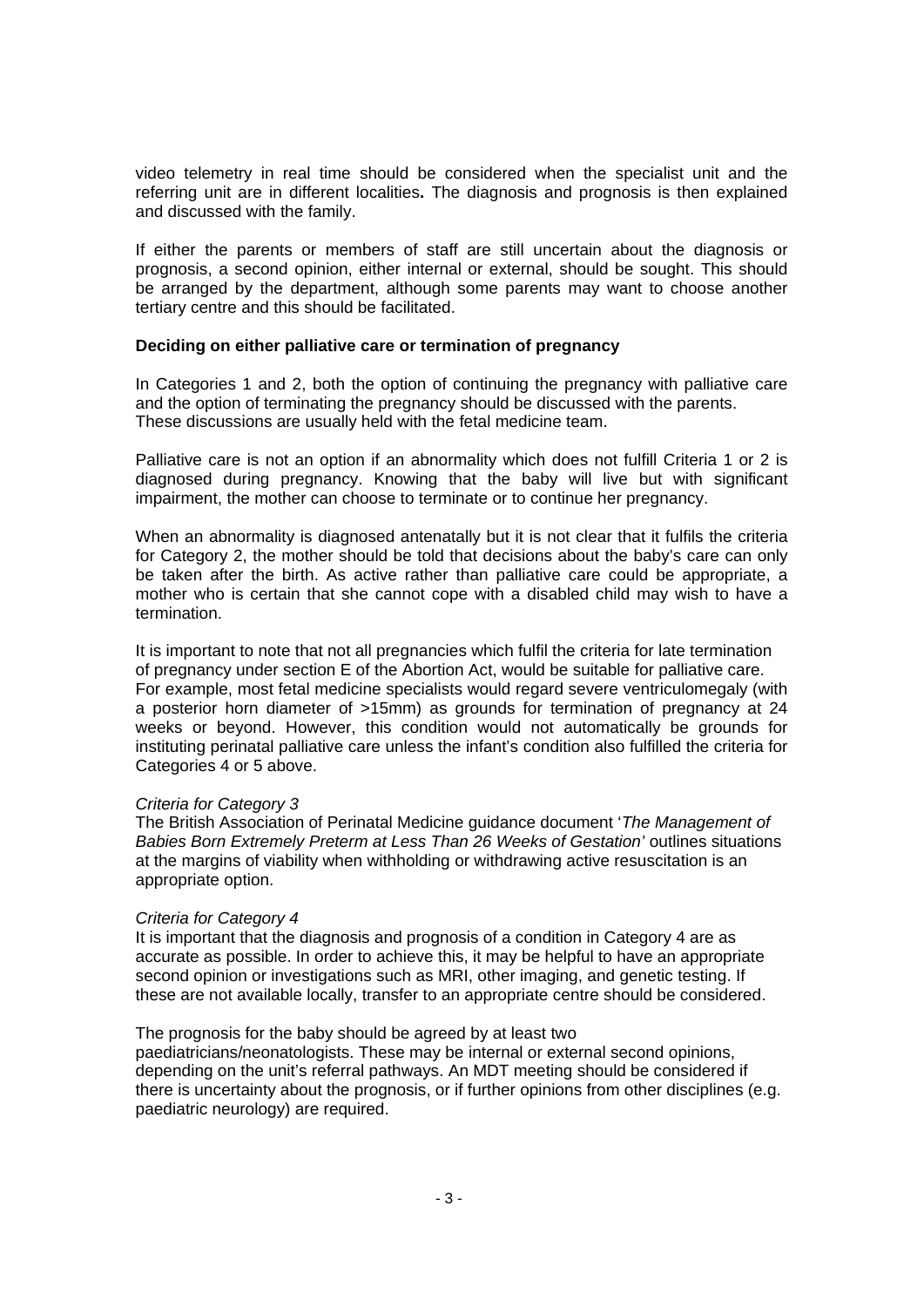#### *Criteria for Category 5*

In order to establish whether a baby is experiencing "unbearable suffering", two senior paediatricians/neonatologists, either internal or external, should assess the infant to decide if the degree of suffering can reasonably be described as "unbearable" and that palliative care would be in the best interests of the baby.

# **6. Planning perinatal palliative care with families**

When planning perinatal palliative care, it is essential that there should be multidisciplinary discussions involving the parents, a named hospital midwife from the hospital, a community midwife, a senior obstetrician, a senior paediatrician/neonatologist and a neonatal nurse. In Categories 3, 4 and 5 there may be less involvement of obstetric and hospital midwifery staff. In all cases, in addition to this core group, it may be appropriate to involve further paediatric subspecialties, the GP, health visitor, and paediatric palliative care team.

If the core group is not local, the outcome of these discussions must be communicated as soon as possible to the local team that is caring for the family. Parental consent for this should be obtained beforehand. After the first core group meeting, a written summary of the discussion should be sent to all participants including the parents, to the local team, and to any other professionals involved in the case. It is important that the summary is written in plain English and that all medical terms are explained clearly so that parents will understand it. Ensuring that the parents are kept informed and understand the care plan may help to guard against misunderstandings and misinformation from other sources (e.g. internet).

Consideration should be given to the location of meetings between parents and professionals and, in particular, the area in which parents will have to wait beforehand. Parents should have a choice whether to wait in antenatal clinics or paediatric clinics with families who are experiencing uncomplicated pregnancies or have children with them, or have more privacy.

Because a large number of professionals are involved, it is very important that the care plan has a named coordinator. It is important that parents are invited to contact a member of core group if they need to and that they know how to get in touch. This will help to reduce unnecessary distress and minimise problems with communication*.*

# **7. Planning perinatal palliative care with the local team**

Although the diagnosis and assessment of suitability for palliative care will be made by the core team, care will often be delivered by a different local team. It is essential, therefore, that there is optimal communication between these two teams. It is also important that the local team has the relevant clinical experience and confidence to care for the baby at birth and to deliver the supportive and end-of-life care plan.

#### **8. Components of the palliative care plan**

#### *8.1 Planning obstetric care – antenatal*

The mother should continue to receive routine antenatal care. However, if the fetal diagnosis increases the risk to maternal health, appropriate antenatal care should be arranged (e.g. to manage the likelihood of polyhydramnios in a woman whose baby has anencephaly). Fetal medicine assessments should continue alongside antenatal care.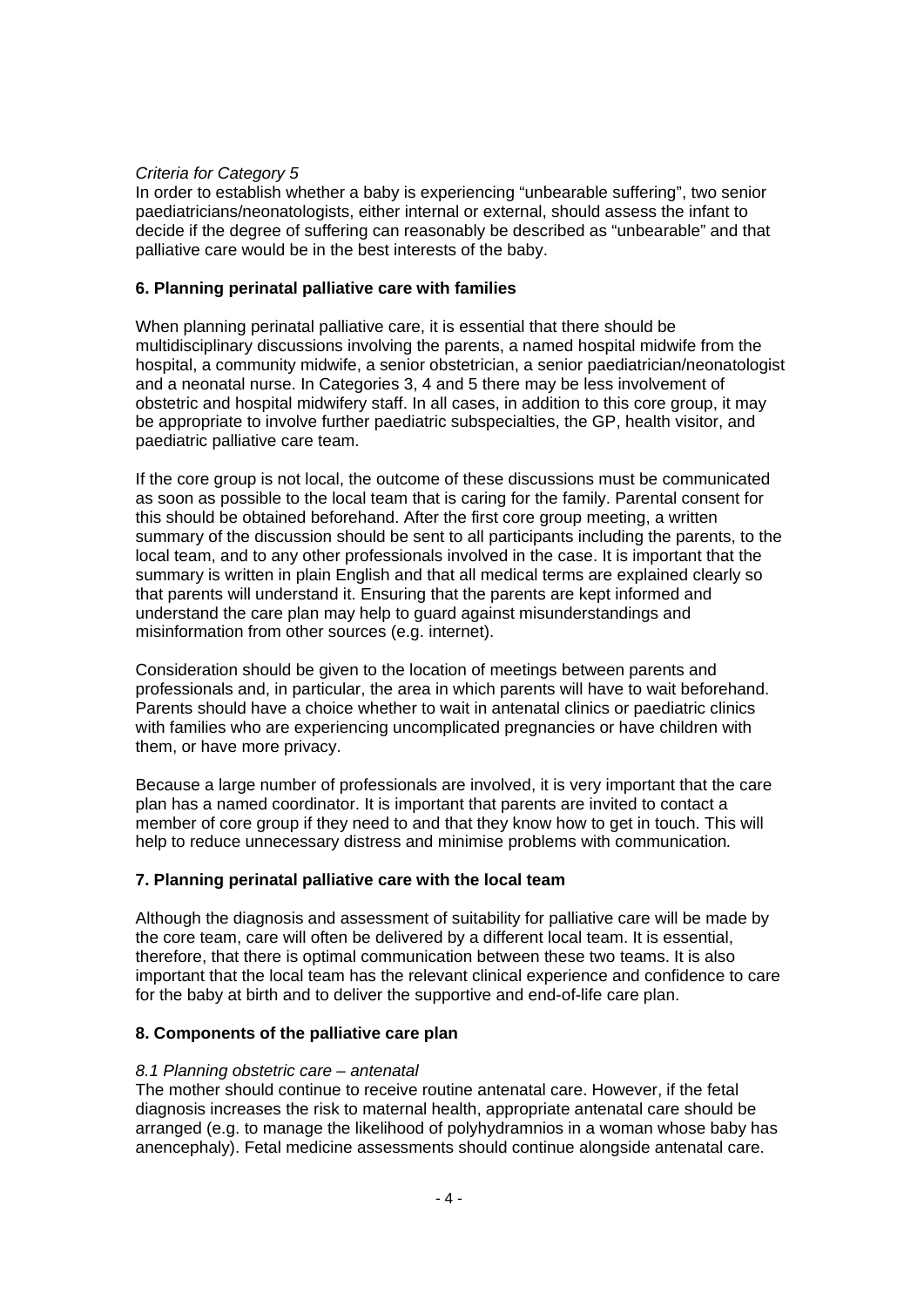Whether or not the mother's health is at risk, her emotional needs and those of her partner must be taken into account at this very difficult time. For example, they should not be asked to sit in a waiting room with women with healthy pregnancies or to attend standard antenatal classes. The staff whom they meet should also be informed of the situation beforehand so that they do not unintentionally say things that cause additional distress.

#### *8.2 Planning obstetric care – intra-partum*

Mothers should be encouraged to discuss their wishes for labour and birth before preparing a birth plan. An explicit care plan should also be developed in conjunction with the mother, which should include the question of fetal monitoring (normally not recommended), the action to be taken in the event of fetal distress, the conduct of the delivery, and how the baby will be handled and cared for at and after the birth. In general, the aim should be to wait for spontaneous labour and to avoid unnecessary intervention.

In certain situations, intervention may be needed: For example, a tendency for labour to be very prolonged when a fetus has anencephaly; a Caesarean section if labour would increase the risks for the mother. A mother of a baby with a lethal abnormality may ask for a Caesarean to increase the chances of the baby living for a brief time after the birth In such cases, detailed discussion with the obstetric consultant involved is essential.

#### *8.3 Place of delivery*

In some cases, delivery may be planned in a tertiary centre where staff are experienced in providing appropriate post-natal management of the infant. Alternatively the mother may return to her local hospital for the birth.

Parents who opt for home births should be supported if possible. In this case the palliative care plan for the baby will need to be agreed with the community team. However, in some cases home birth will not be desirable for maternal health reasons, or because of a lack of experienced community midwives. The local supervisor of midwives may need to be involved in decisions in these circumstances.

#### *8.4 Confirming the diagnosis after the birth*

In some situations, a rapid assessment of the infant by a senior paediatrician/neonatologist may be needed to confirm a candidate condition for palliative care. In other situations, such as anencephaly, there will be no uncertainty and no rapid assessment is needed. Occasionally, specific tests may be helpful, e.g. rapid karyotype of cord blood in the case of anomalies suggestive of a lethal aneuploidy.

#### *8.5 Planning care for multiple pregnancies*

If one or more babies have a lethal or serious abnormality and one or more babies have not, individual care plans should be drawn up for each baby. It is important that staff are aware that parents in this situation may be torn between spending time with the dying baby or babies, and being with the baby or babies that stand a good chance of survival. It is also important that staff realise that having a live baby does not "make up" for a baby who dies.

#### *8.6 Postnatal care for the mother*

It is important that women receive, as a minimum, normal postnatal care and emotional support from community midwives. Parents are likely to be grieving, and other family members may not be able to offer sufficient support and comfort. Ongoing support from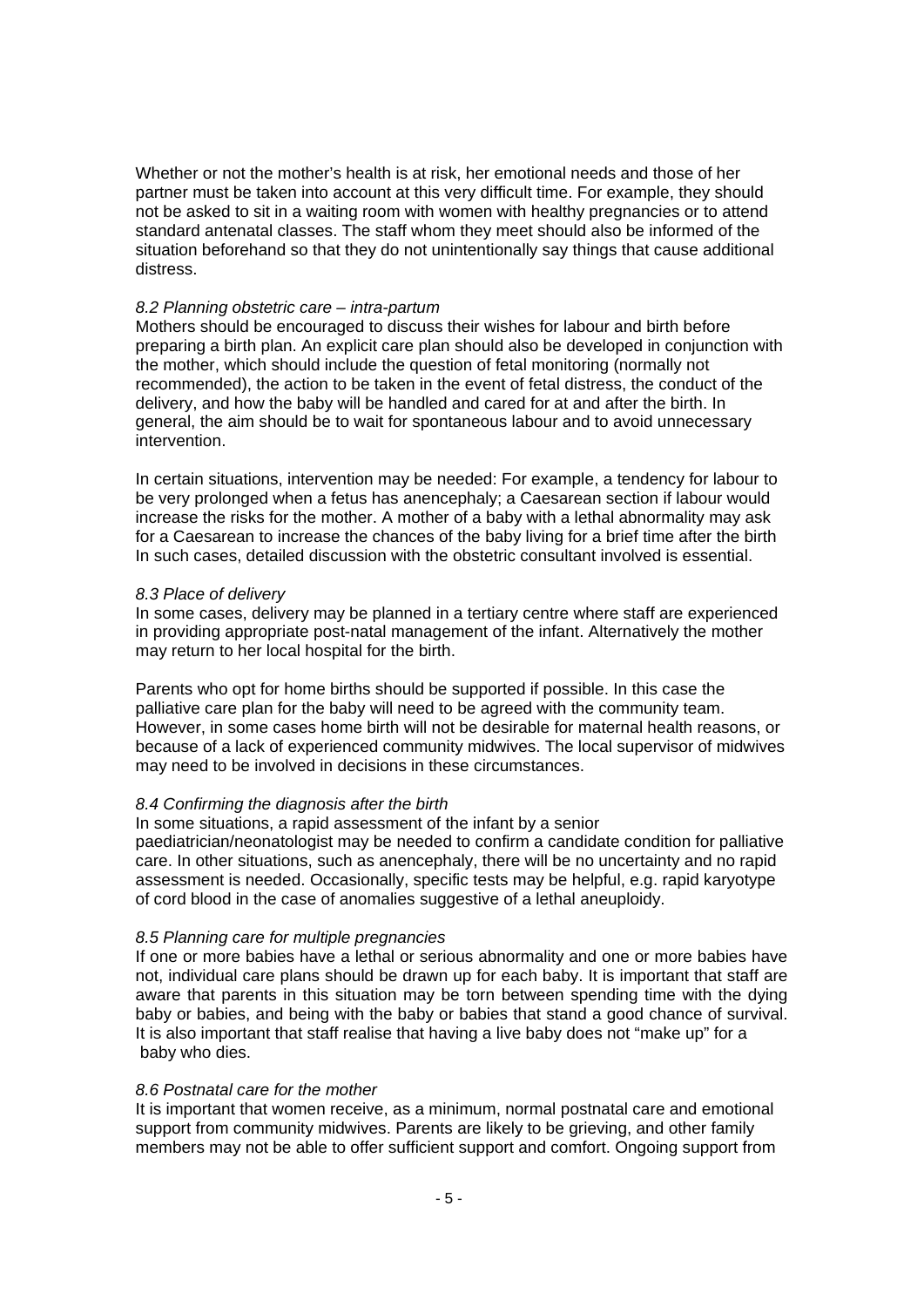the family GP and health visitors is therefore essential.

# **9. Support for the family**

Families will require support at many levels. Parents will be shocked, frightened and stressed by the knowledge that their baby has a life threatening or lethal abnormality or having a baby in a neonatal unit. They may also be grieving for the loss of a normal pregnancy and birth and the planned for and dreamed of future. Parents of twins and other multiples may have to cope with additional complex and conflicting emotions, for example, dealing simultaneously with end-of-life decisions for one baby, whilst remaining hopeful for another.

Parents in these situations are likely to be both physically and emotionally exhausted. The mother may not have recovered from the birth and may be missing out on some of her postnatal care. Travelling to and from the unit, expressing milk and spending hours in the neonatal unit are extremely tiring and stressful. Partners may be juggling visits to the baby, support for the mother and work. Parents may also have other children to care for. If they live a long way from the unit they face the additional stress of long and costly journeys. The extended family may also be fearful and grieving and may be unable to offer emotional or practical support.

Many parents also have financial worries. A study by Bliss (2007) of 169 parents showed that many suffered significant financial hardship as a direct result of having a baby in a neonatal unit. Many families commented that they accumulated considerable debt during the time their baby spent in hospital, and that they still hadn't 'caught up' sometimes years down the line.

#### *9.1 Good Communication*

Fear, stress and anxiety make it difficult for parents to understand and take in complex and distressing information. It also makes it hard for them to think clearly and to take what are likely to be the hardest decisions of their lives. Privacy and time to think are important. False reassurance and platitudes are always unhelpful. The use of clear, unambiguous language is vital, especially when the parents' first language is not English.

#### *9.2 Psychological support*

Parents really appreciate staff who show genuine care and concern for their baby and who show understanding and empathy for them. Taking time to listen to parents concerns is important. Many parents will also be grateful if staff suggest that they start to create and collect mementoes. These will give parents some tangible evidence of their baby's existence and their time together and can be very important in the months and years to come. Some mementoes can be collected before the baby dies, others afterwards. These might include photographs, foot and hand prints, a lock of hair, clothes the baby has worn, cot tags, identity bracelets, certificates and copies of consent forms. Antenatal ultrasound pictures can be very helpful after the death, and some parents may even want to help bathe and dress their baby for the first and last time. Some parents may want to involve other family members and for example, take photographs of the baby with brothers and sisters or with grandparents.

Staff should also consider whether the family should be offered the opportunity to see a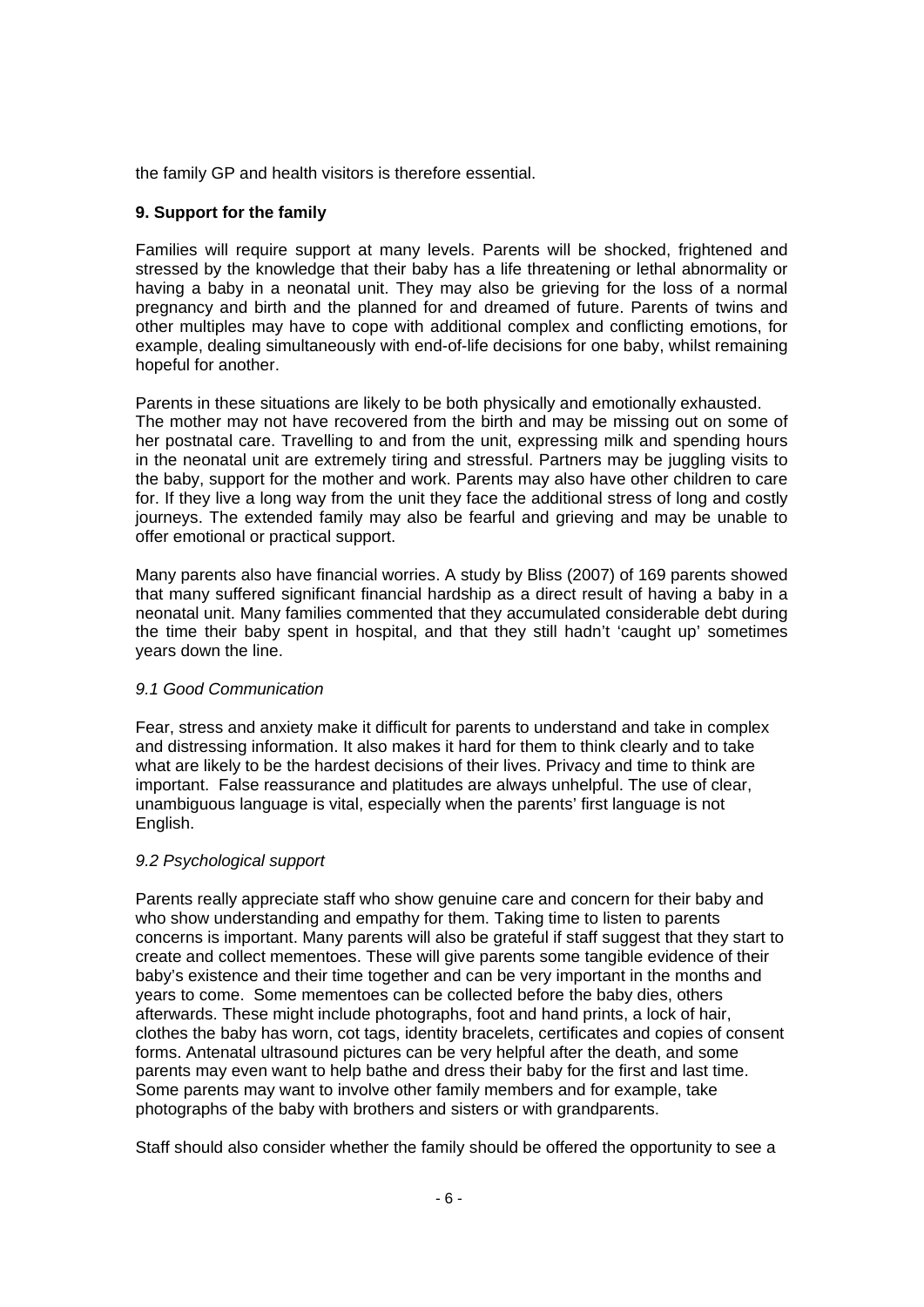trained counsellor / bereavement counsellor. Some parents may benefit from the support of an advocate, and staff should be supportive and accepting if this is the case. General practitioners, the primary care team and paediatric palliative care team may also be helpful in providing general support, symptom relief and referral for specialist counseling. Parents should be offered written information about the relevant voluntary organisations and support groups such as ARC, Bliss, Sands and Contact a Family. Ideally, staff should also have a small supply of the relevant leaflets that these charities produce for parents.

#### *9.3 Spiritual or personal beliefs*

Care should reflect parents' personal and/or spiritual wishes. It is essential that staff do not make any assumptions about these but ask parents sensitively what they would like and, where appropriate, help to organise this. Most hospitals now have access to chaplains from a range of different faiths. Where appropriate, parents should be asked if they would like the relevant chaplain to visit. Some may want to bring in their own religious leader and a few may want him or her to have an opportunity to talk to the doctor in charge of the baby's care.

#### *9.4 Financial and social support*

Parking and restaurant discounts are available at some hospitals and parents should be told about these as soon as their baby is admitted to the unit. Ideally the unit should keep leaflets about the various maternity and paternity rights and benefits to give to parents. Staff should ensure that mothers know that they must apply for benefits within three months of the baby's birth.

Staff should discuss with the family whether they need support from social services at each stage, e.g. a family with a baby who is at home having supportive and end-of-life care may need help with travel arrangements to school for their other children.

#### *9.5 Planning care of baby while alive with parents*

This refers to the period of time before a baby dies. This period of time can range from hours/days to weeks typically. Care of the baby needs to be discussed and planned. Important areas to plan are the approach to resuscitation, nutrition, pain relief and comfort care. The appropriate place for this period of care should be discussed with the parents and the MDT team, which health care professionals are best to deliver and or support this care and what support parents will need.

There is guidance on resuscitation of newborn infants. Comfort and dignity of the baby receiving resuscitation should be maintained. The potential suffering and loss of dignity for a baby that prolonged periods of resuscitation or ventilation can lead to when families experience a delay in arrival should be considered.

#### **10. Planning end-of-life care**

Parents should be given the opportunity to discuss preferences and priorities relating to religious or personal observance before and around the time of the death.

#### *10.1 Predicting the Timing of death*

A baby with a serious or lethal abnormality diagnosed during pregnancy may die at any time during pregnancy and through to infancy. For some babies it can be very difficult to predict a time of death. Whatever the condition, the possible or likely timing of the baby's death and any uncertainties should be discussed with both parents and staff by the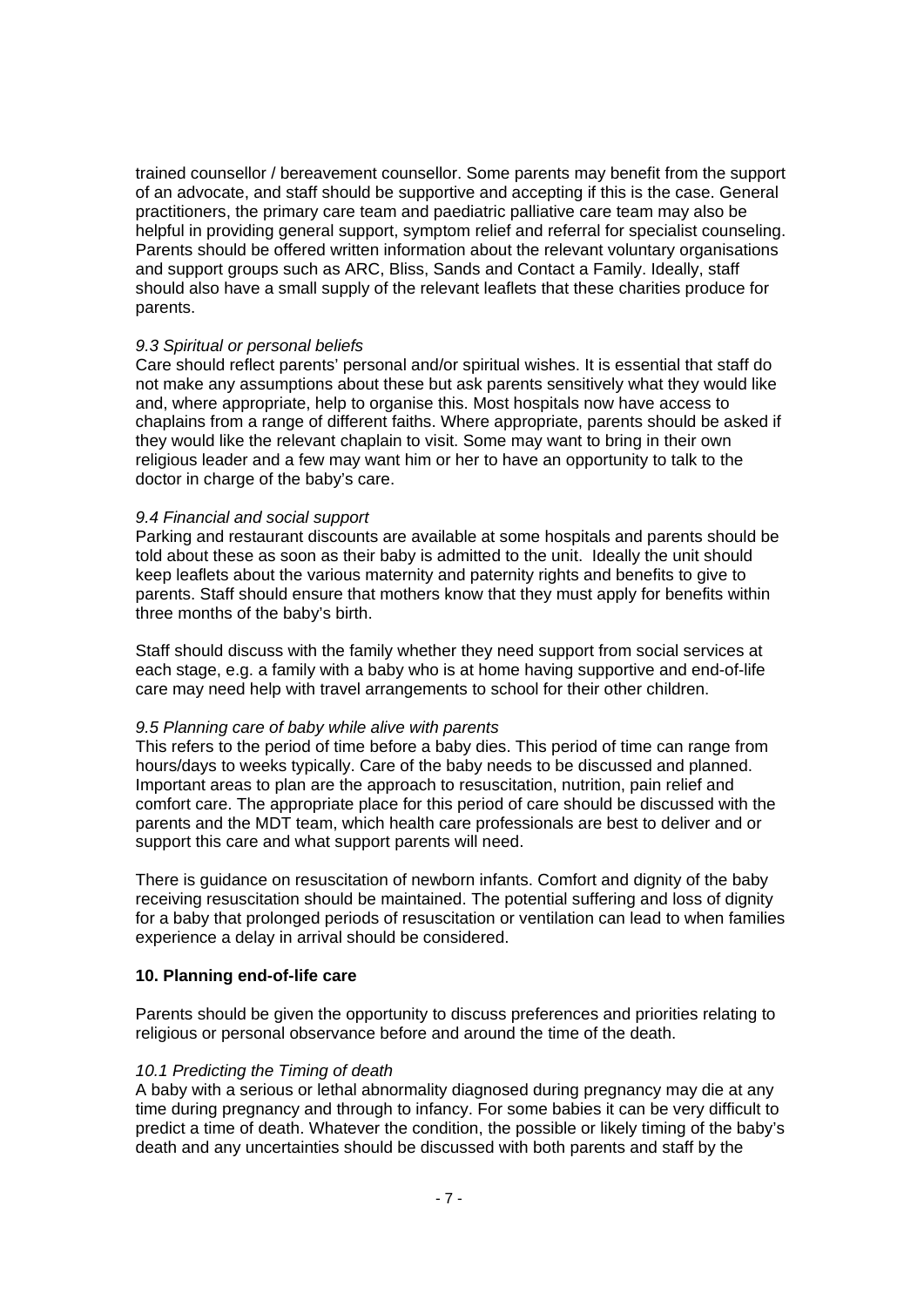MDT. Parents and staff should be informed as soon as possible of any changes.

#### *10.2 Place of death*

Depending on the situation and the level of supportive and end-of-life care required, the baby may die on the delivery suite, in a postnatal ward, the neonatal unit, at home or in a children's hospice. The lead paediatrician or neonatologist should discuss with the parents where the baby will be cared for, explain what is likely to happen, and take their wishes into account as far as possible. If a baby is being discharged home, or to a children's hospice for supportive and end-of-life care, the health of the mother must also be considered and suitable practical and emotional support arranged as needed. Transport should be organised to allow time at home or the hospice prior to the period of end of life care.

#### *10.3 Organ donation*

If relevant, the parents should be told about the option of organ donation (e.g. heart valves), this would depend on the absence of congenital anomaly in the donate tissue.

#### *10.4 Changes in appearance of the dying baby.*

Staff should explain to parents the physical changes that are likely to occur as their baby dies and should discuss with them whether they want to see and hold their baby whilst dying/or after death. It is important to make it clear to the parents that they can change their minds at any time.

#### *10.5 Counselling about post mortem examination*

A senior member of staff should sensitively encourage the parents to consent to a postmortem investigation and examination so that maximum information can be obtained. In some cases it may be appropriate to discuss this sensitively in the antenatal period. A post mortem examination may both confirm the diagnosis and provide information which may help the parents to come to terms with their loss. The information gained may also be important if and when the parents think about another pregnancy.

#### *10.6 Follow-up support for parents*

Leaving the neonatal unit with empty arms and for the last time after the baby has died is extremely hard. Many parents have built up a rapport with the staff and sometimes with the parents of other babies. However difficult the previous days and weeks have been, visiting the unit has provided the parents with some contact with people who understand what they are going through and has given some purpose and pattern to their day. All they leave the unit with is their memories. Some parents appreciate an open invitation to visit the unit again if they want to.

Staff should ensure that the mother's GP and the local primary care team are informed by phone about the baby's death so that they can offer ongoing care and support. Staff should also check that parents have the contact details of the relevant charities that offer care and support to bereaved parents such as Sands, Bliss, and the Child Bereavement Trust.

Staff should also give parents verbal and written information about how to register the baby's death and birth if this has not already been done and about arranging a funeral. Parents should be offered a follow-up appointment when the results of all outstanding investigations including the post mortem are available. Coordinating this follow up with other specialists involved can be helpful in minimising visits for the family. As well as discussing the results, parents should be given the opportunity to discuss the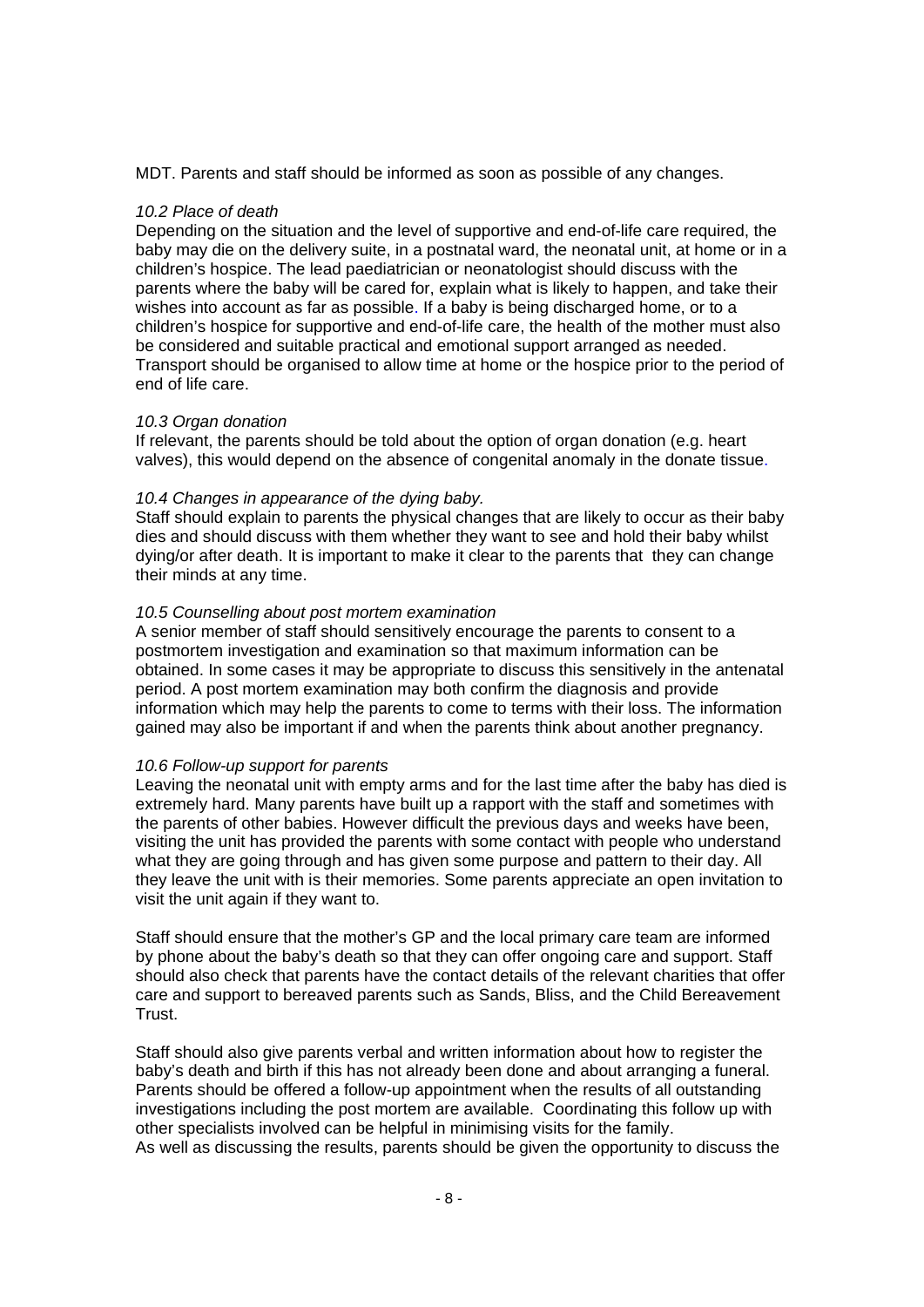events surrounding their baby's care and death. If possible, the core team and/or the team delivering palliative care should be present at this appointment. Where appropriate, parents should also be offered an appointment with a genetic counsellor.

#### *10.7 Certification of death*

If a baby is born with signs of life before 24 weeks, is stillborn at or after 24 weeks, or is born alive and subsequently dies, the parents must register the stillbirth or birth and death. They should be given both verbal and written information about how and where to do this. A plan should be in place to identify the doctor who will sign the 'Cause of Death Certificate' for live born infants. This has to be a doctor who has seen the baby alive and is certain about the cause of death. It would be advisable to talk to the coroner if the doctor has not seen the child prior to death or within 14 days of death.

When an expected death occurs at home, there is no urgency for the family to call a doctor. The care plan should indicate who and when to inform when a baby dies at home. If a family calls an ambulance when the baby dies, the police are automatically informed. This can unnecessarily add to the family's distress. The care plan is particularly important at this point and parents should keep a copy of the care plan at their home.

# *10.8 Taking a deceased baby home following death in hospital*

There is no legal reason why parents should not take the remains or body of their baby out of the hospital at any gestation. However, for the protection of the parents and to avoid misunderstandings, staff should give parents some documentation to take with their baby's body. A sample form designed for this purpose can be downloaded from the Sands website: http://www.uk-sands.org/Improving-Care/Resources-for-healthprofessionals/Forms-and-certificates-to-download.html

# **11. Conflict resolution**

Conflict can occur at many levels, for example, between parents; between the parents and the MDT or individual members of staff; between the referring and tertiary centres; and between hospital and community services. Whether and how a conflict is resolved will depend on its specific nature and on the parties involved. Key general principles of resolution include optimal communication and recourse to second or third opinions. Mutual respect between members of the MTD and respect for the parents' views and feelings are also essential. If necessary, ethics committees or mediation bodies can be consulted.

# **12. Education and training for clinical staff**

This area of clinical practice is developing as candidate cases emerge. Optimum training and education programmes need to be developed and available for all relevant clinical staff.

# **13. Staff support**

Consideration should be given to providing departmental psychological support for all clinical staff who are involved in the delivery of perinatal palliative care. Models of this form of support exist, for example, in paediatric palliative care teams. These provide external support both for individual clinicians and for the clinical team as a whole.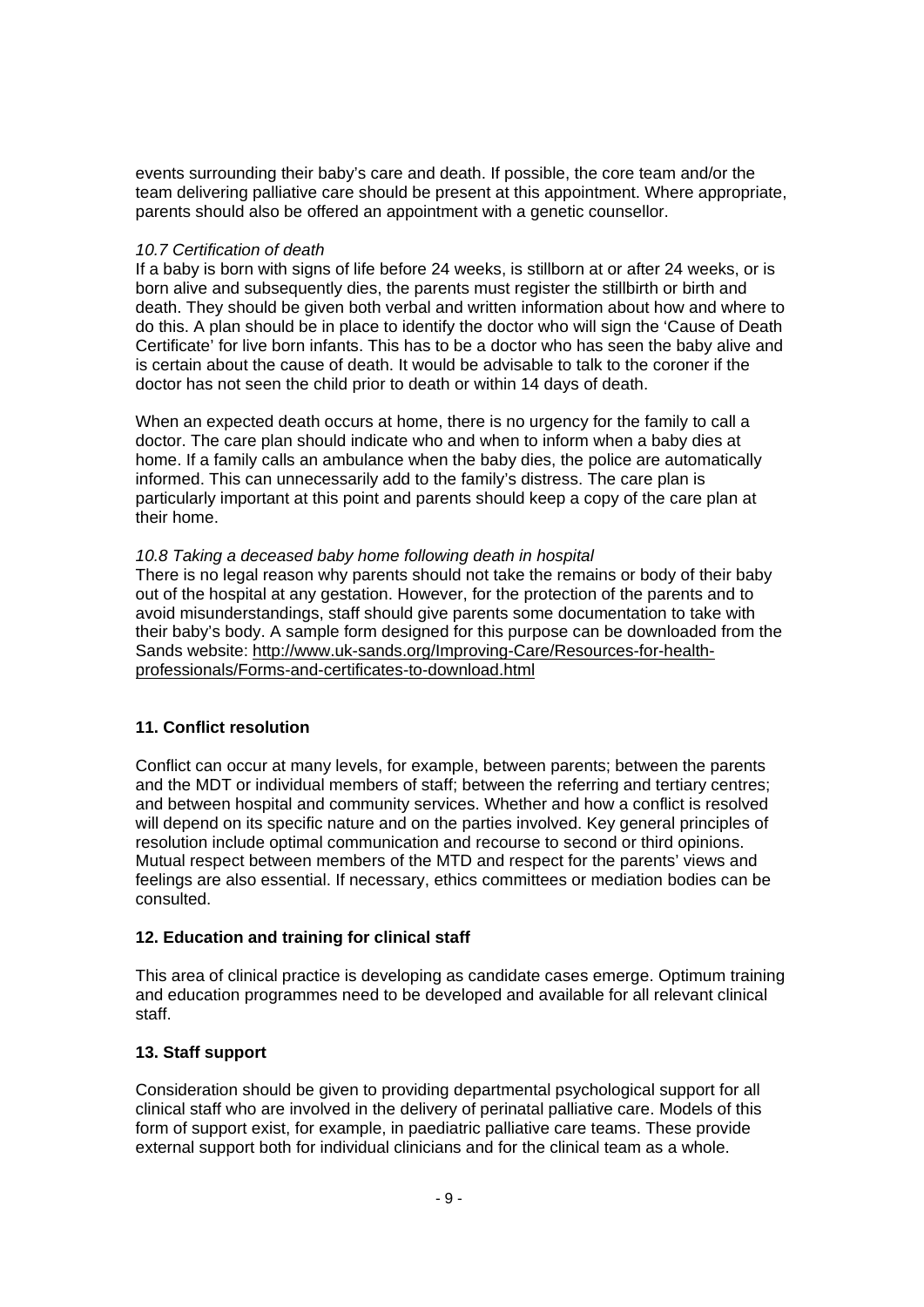# **Appendix 1**

# **Examples of candidate conditions**

This method of considering diagnostic and prognostic certainty can be helpful in agreeing candidate conditions. There must be prognostic certainty of the underlying condition to make decisions on eligibility for palliative care. Diagnostic certainty is not always possible. Category 5 requires consideration of "best interests of the baby".

# **Anencephaly**

|                             | <b>Prognostic certainty</b> | Prognostic uncertainty |
|-----------------------------|-----------------------------|------------------------|
| <b>Diagnostic certainty</b> | <b>ves</b>                  | no                     |
| Diagnostic uncertainty      | no                          | no                     |

*Anencephaly is a condition which has diagnostic certainty and prognostic certainty. It is a condition which does fulfil the criteria for palliative care.* 

#### **Bilateral renal disease**

|                             | <b>Prognostic certainty</b> | Prognostic uncertainty |
|-----------------------------|-----------------------------|------------------------|
| <b>Diagnostic certainty</b> | rarely                      | no                     |
| Diagnostic uncertainty      | <b>ves</b>                  | no                     |

*Severe antenatal bilateral renal disease with anyhdramnios is a condition where there can be diagnostic uncertainty. If there is prognostic certainty then it can fulfil the criteria for palliative care.* 

#### **Ventriculomegaly-severe**

|                             | <b>Prognostic certainty</b> | Prognostic uncertainty |
|-----------------------------|-----------------------------|------------------------|
| <b>Diagnostic certainty</b> | rarely                      | <b>ves</b>             |
| Diagnostic uncertainty      | no                          | no                     |

*Severe ventriculomegaly is a condition with diagnostic certainty. The prognosis can be uncertain and therefore may not fulfil the criteria for palliative care.*